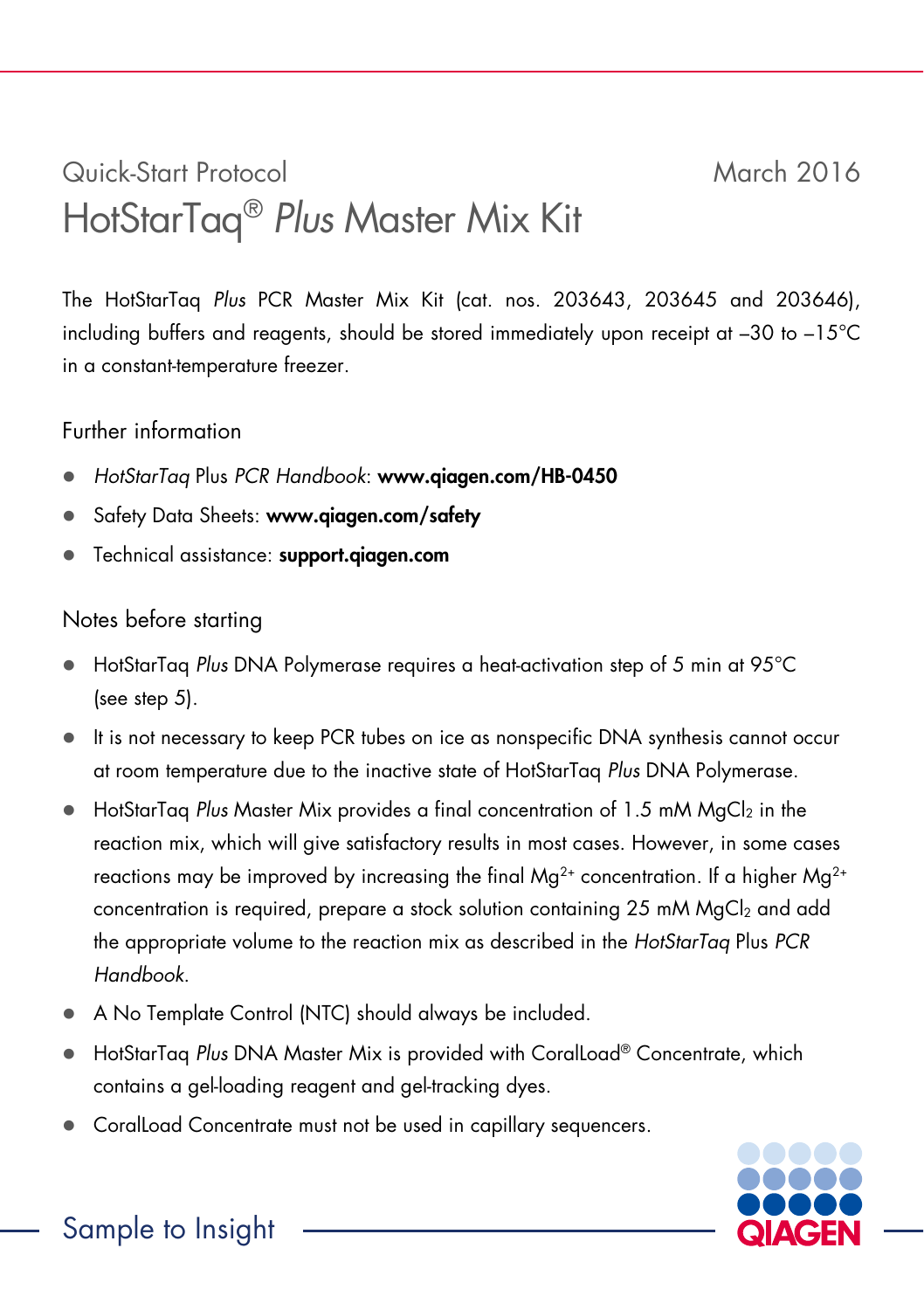- 1. Thaw primer solutions, template nucleic acid and CoralLoad Concentrate (if required). Mix thoroughly before use.
- 2. Thaw the HotStarTaq *Plus* Master Mix and mix by vortexing briefly to avoid localized differences in salt concentration. Dispense 10 µl into each PCR tube according to Table 1.
- 3. Add the appropriate volume of diluted primer mix to the PCR tubes containing HotStarTaq *Plus* Master Mix according to Table 1.

Table 1. Reaction setup using HotStarTaq *Plus* Master Mix

| 1 unit HotStarTag Plus DNA Polymerase |
|---------------------------------------|
|                                       |
|                                       |
|                                       |
|                                       |
|                                       |
|                                       |
|                                       |
|                                       |
|                                       |
|                                       |

 $*$  Contains 1.5 mM MgCl<sub>2</sub>.

† If using different reaction volumes, adjust the amount of each component accordingly.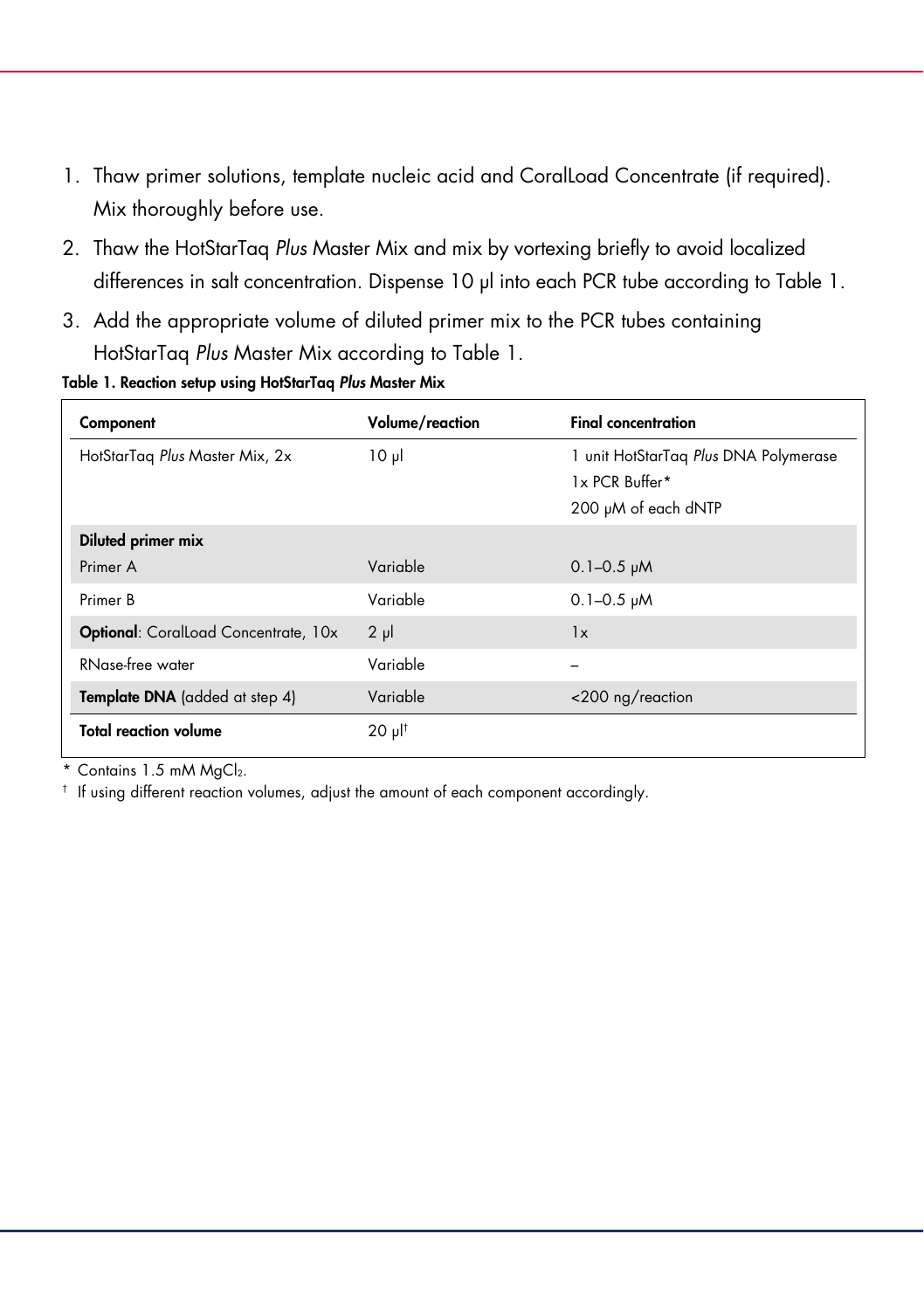- 4. Add template DNA (<200 ng/20 µl reaction) to the individual PCR tubes containing the reaction mix according to Table 1. The volume added should not exceed 10% of the final PCR volume. For RT-PCR, add an aliquot from the reverse transcriptase reaction. This should not exceed 10% of the final PCR volume.
- 5. Program the thermal cycler according to the manufacturer's instructions.

Note: Each PCR program must start with an initial heat activation step at 95°C for 5 min. Do not exceed the 5 min activation time. A typical PCR cycling program is outlined in Table 2.

Table 2. Optimized cycling conditions

| <b>Step</b>             | Time             | Temperature        | Comment                                                                                           |
|-------------------------|------------------|--------------------|---------------------------------------------------------------------------------------------------|
| Initial heat activation | $5 \text{ min}$  | 95 $°C$            | Activates HotStarTag Plus DNA<br>Polymerase.                                                      |
| 3-step cycling:         |                  |                    |                                                                                                   |
| Denaturation            | $0.5 - 1$ min    | 94 $\degree$ C     |                                                                                                   |
| Annealing               | $0.5 - 1$ min    | 50-68 $^{\circ}$ C | Approximately 5 $\degree$ C below $T_m$ of primers.                                               |
| Extension               | 1 min            | $72^{\circ}$ C     | For PCR products longer than 1 kb, use<br>an extension time of approximately<br>1 min per kb DNA. |
| Number of cycles        | $25 - 35$        |                    |                                                                                                   |
| <b>Final extension</b>  | $10 \text{ min}$ | $72^{\circ}$ C     |                                                                                                   |